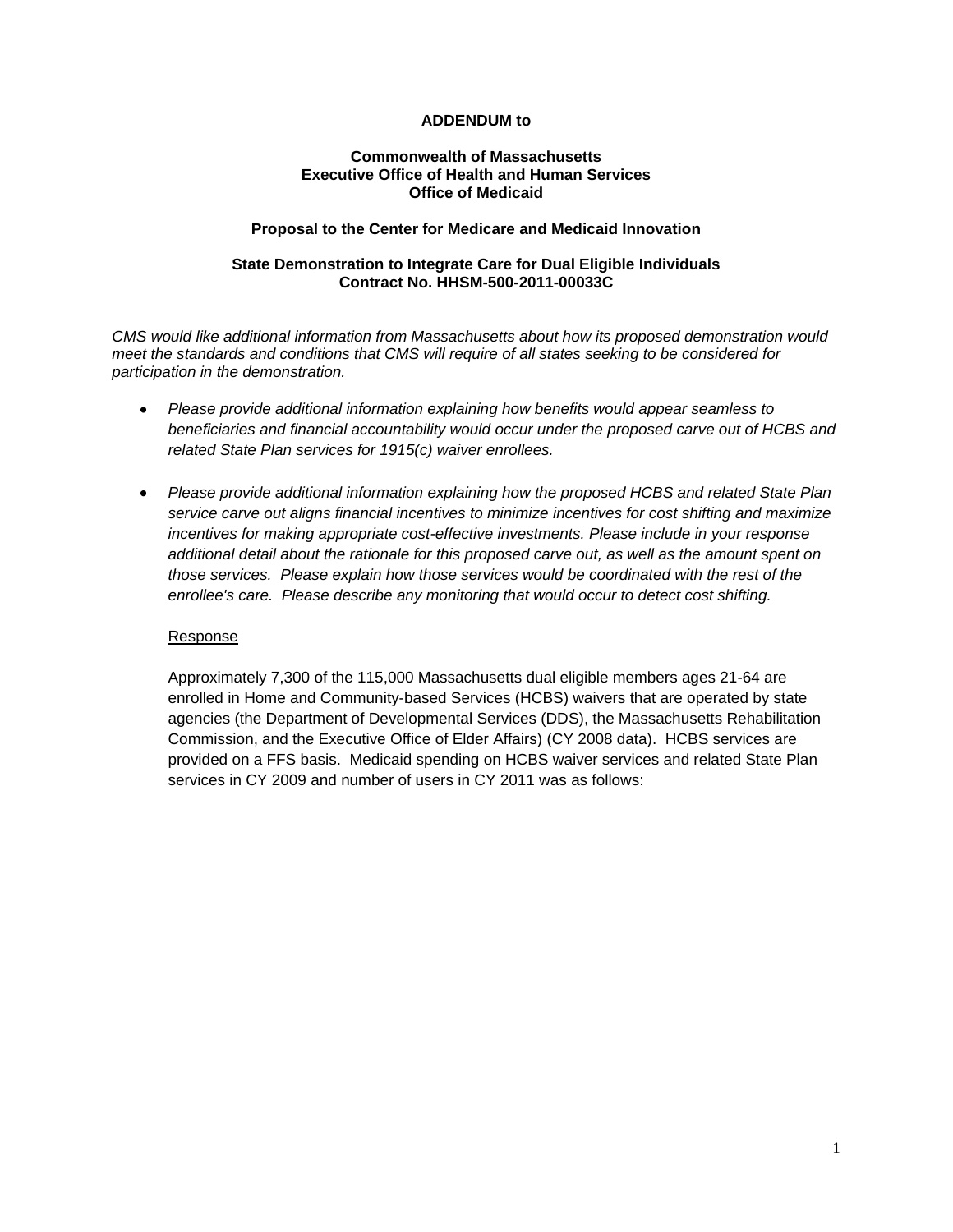|                                                       | Spending (\$M) | # of Users     |
|-------------------------------------------------------|----------------|----------------|
| <b>Impact of Carve-out for Waiver Participants</b>    | <b>CY 2009</b> | <b>CY 2011</b> |
|                                                       |                |                |
| <b>HCBS Waivers</b>                                   |                |                |
| Adult Supports Waiver (DDS) <sup>2</sup>              | \$0.0          | 1,120          |
| <b>Community Living Waiver (DDS)</b>                  | \$0.0          | 993            |
| <b>Adult Residential Waiver (DDS)</b>                 | \$0.0          | 4,155          |
| Traumatic Brain Injury Waiver                         | \$4.1          | 64             |
| ABI - Non-Res, Hab. Waiver <sup>3</sup>               | \$0.0          | 17             |
| ABI - Res Hab. Waiver <sup>3</sup>                    | \$0.0          | 11             |
| Frail Elder Waiver (EOEA)                             | \$2.2          | 422            |
| Adult Comprehensive (DDS) - discontinued <sup>4</sup> | \$430.7        | 303            |
| <b>HCBS Subtotal</b>                                  | \$437.6        | 7,085          |
|                                                       |                |                |
| <b>Related State Plan Services</b>                    |                |                |
| Day Habilitation:                                     | \$50.9         | 3,213          |
| Personal Care Attendant:                              | \$7.8          | 425            |
| <b>Adult Foster Care:</b>                             | \$6.9          | 418            |
| Adult Day Health:                                     | \$3.4          | 287            |
| Group Adult Foster Care:                              | \$0.4          | 48             |
| <b>State Plan Services Subtotal</b>                   | \$69.4         |                |
|                                                       | $+ - - - -$    |                |

| <b>Total Amount Carved Out:</b>                         | \$507.0 |
|---------------------------------------------------------|---------|
|                                                         |         |
| Waiver Participant Total Medicare and Medicaid Spending | \$660.0 |

*[1] The information on number of users for CY 2011 matches information provided by MassHealth to CMS in the document, "Responses to CMS Questions, March 13 2012" sent via email on 3/13/12. Here we have provided spending figures for 2009 because figures from more recent years are less reliable due to claims lag.* 

*[2] Reflects combined spending on the Adult Comprehensive Waiver (DDS), which was discontinued in June 2010 and replaced by the 3 DDS waivers listed here.*

*[3] The ABI waivers were implemented in May 2010, and transitions began around November 2010. Therefore CY 2009 spending is \$0.*

*[4] Adult Comprehensive DDS waiver ended June 2010. There are 303 people that may still require reassignment in our data systems to one of the 3 current DDS waivers.*

After extensive consideration, MassHealth has determined that the most practical course of action is to exclude the population of members enrolled in HCBS waivers from the Demonstration for now. We would like to continue working with CMS to explore the possibilities of including segments of this population in the Demonstration over the course of the Demonstration period.

The advances this Demonstration has been designed to achieve – including person-centered care, integration of primary and behavioral health care, expansion of diversionary services, flexibility in using a non-traditional workforce, innovative models of care made possible by global payments, and focused quality measurement activities across behavioral, primary, acute, chronic care and LTSS – present significant opportunities that we want to make available to as many of our target dual eligible members as possible. However, protecting members enrolled in HCBS waivers from service disruption and confusion about coordination of LTSS that are critical to their day-to-day functioning and safety is paramount. We look forward to continuing discussions with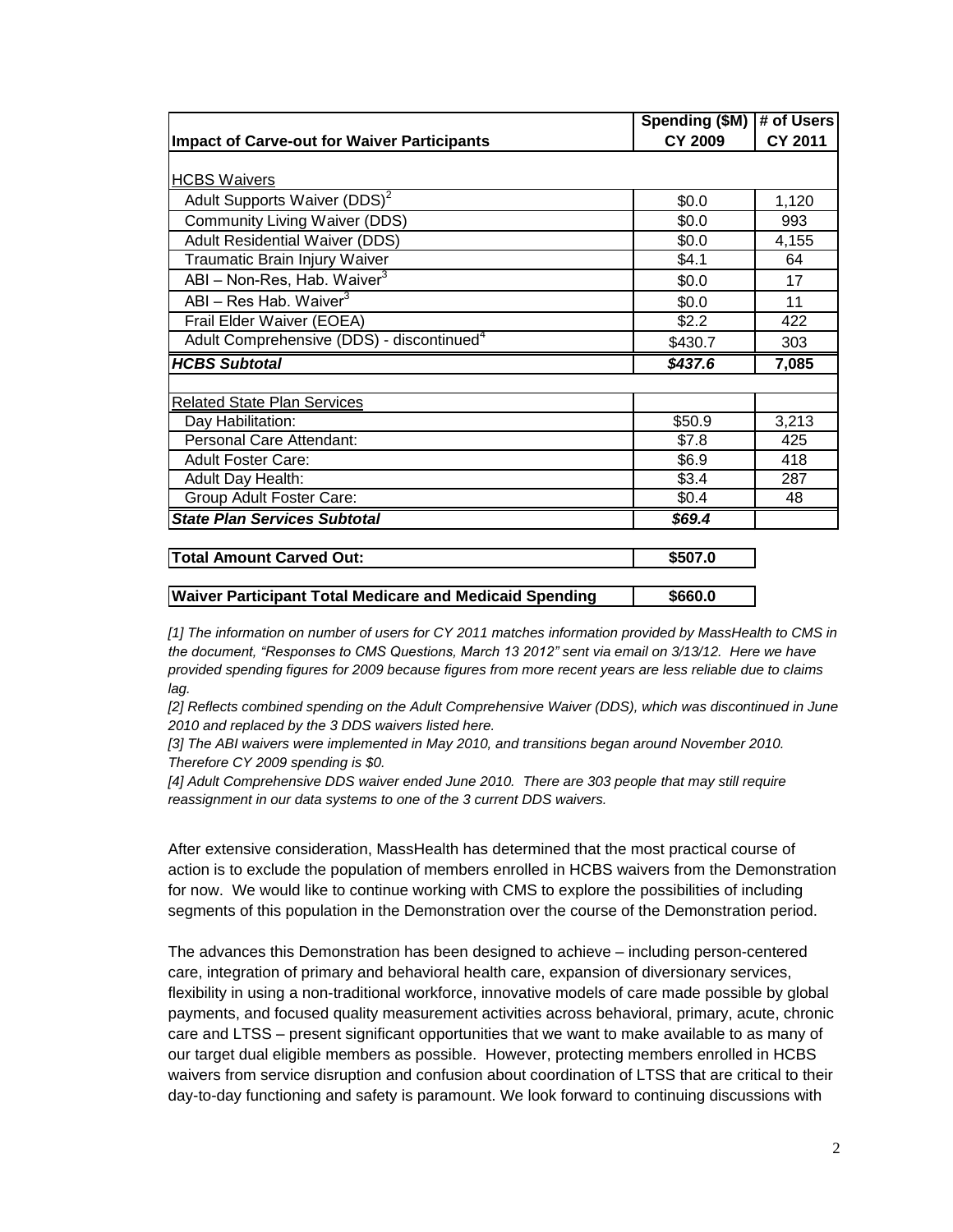CMS on how we may be able to achieve these goals and include these members in the Demonstration.

*Please provide additional information about the proposal to carve out Targeted Case Management (TCM) and rehabilitation option services. Please include in your response additional detail about the rationale for this proposed carve out, the number of beneficiaries within the target population that receive TCM and rehabilitation option services, as well as the amount spent on those services. Please explain how those services would be coordinated with the rest of the enrollee's care. Please describe any monitoring that would occur to detect cost shifting.*

# Response on Targeted Case Management

 $\overline{\phantom{a}}$ 

Targeted Case Management (TCM) is a service that assists individuals in gaining access to needed medical, social, educational, and other services, including state agency services. TCM is claimed FFS for individuals residing in the community. In Massachusetts, it is a State Plan service for two populations in the Duals Demonstration target population: people with severe mental disabilities (for whom the Department of Mental Health (DMH) staff serve as the providers of TCM), and people with mental retardation (for whom the Department of Developmental Services (DDS) staff are the providers).<sup>1</sup> The following chart shows utilization and spending for individuals who used TCM in CY 2009 who were not enrolled in HCBS waivers.

| <b>CY 2009</b>                  |              |
|---------------------------------|--------------|
| <b>TCM Non-Waiver Utilizers</b> | 8.046        |
| <b>TCM Non-Waiver Spending</b>  | \$24,537,967 |

People using TCM used approximately \$150 million in other Medicaid services in CY2009. Of those non-waiver members receiving TCM, 48% receive it through DDS and 52% through DMH.

The scope of activities undertaken in TCM goes significantly beyond the care management and care coordination activities that we contemplate being under an Integrated Care Organization's (ICO's) purview. TCM is focused on assessing a member's need for and providing access to particular state agency services. Targeted Case Managers provide unique and extensive services for state agencies including:

- Completing a comprehensive assessment of state agency service needs;  $\bullet$
- Developing the Individual Service Plan (ISP), which delineates the state agency services  $\bullet$ individuals will receive;
- $\bullet$ Monitoring the development of the program-specific treatment plan that is guided by the ISP to ensure that the services in the ISP are provided;
- Coordinating the individual's access to all of the services that the state agency provides  $\bullet$ and/or contracts for that are not those services that will be covered by an ICO;

 $1$  Certain individuals in HCBS waivers use Targeted Case Management; most notably, those in the DDS operated waivers for adults with intellectual disabilities, as TCM is the mechanism for case management in those waivers. However, HCBS waiver participants will now be excluded from the Demonstration, so the financial and utilization information provided about TCM is specific to the Demonstration population as it is now defined, and does not include HCBS waiver participants.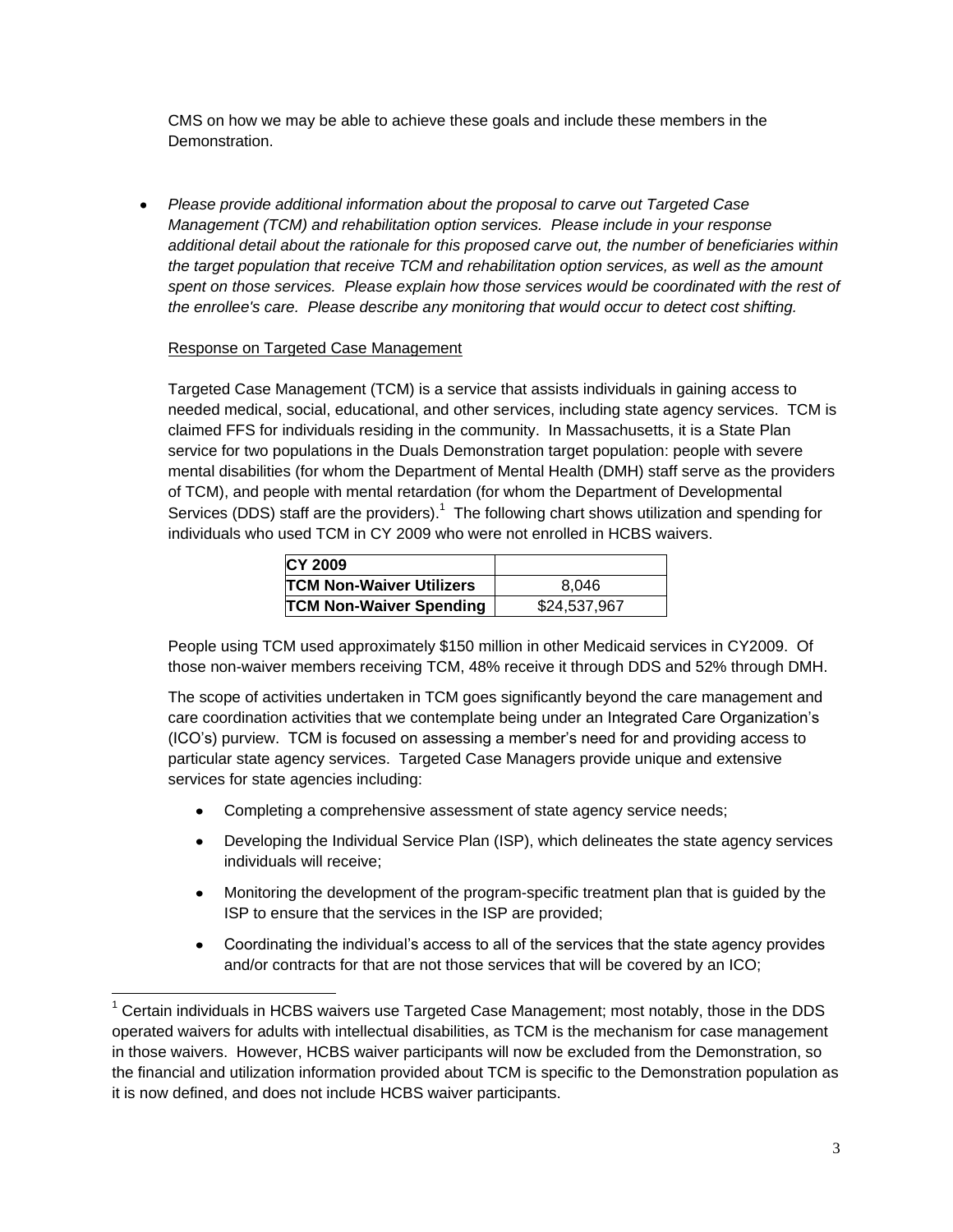Serving as the client's advocate to resolve client's issues and concerns regarding care and treatment provided by state agency and contractor staff and programs.

The services under the purview of TCM include services that are provided at 100% state cost that will not be part of the ICO service package, and therefore will continue to be delivered by DMH and DDS as they are now. We would not, for example, expect that ICOs would be involved in helping a member develop and execute a plan for assuring income maintenance, or coordinate members' agency Individual Service Plans (ISP), which are activities in the Massachusetts' State Plan for TCM for the Severely Mentally Disabled. DMH and DDS are unique state agencies designated by state law to provide DMH services to people with Serious Mental Illness and DDS services to people with intellectual disabilities, respectively. The state agency employees of those agencies are best able to assist members to secure these important state-funded and state agency services. We believe the ICOs would be less effective working from outside the state agencies than the state employees are from within.

In addition, TCM qualified providers are described in the State Plan as individuals meeting the qualifications and entrance requirements for certain State positions as described by the Commonwealth's Human Resource Department. These providers are staff at state agencies and their responsibilities are governed by collectively bargained contracts. Therefore, the Commonwealth has made the determination at this point that changing the current delivery model for TCM services is neither feasible within the timeframes required for this Demonstration, nor would it be in the best interest of DMH and DDS clients.

In this Demonstration, TCM services will be coordinated with the rest of the ICO enrollee's care as the Targeted Case Managers will participate in the member's care team and engage in these coordination discussions with the care team. The Targeted Case Managers will play their crucial role, as they do today, in assisting the enrollee to access services provided by the state agency. In addition, the LTSS Coordinator role can facilitate communication between the care team and the Targeted Case Manager whenever necessary. Where Targeted Case Managers are in salaried positions, there is less risk of cost shifting based on unmanaged volume of TCM services.

Metrics about the frequency of communication between the Targeted Case Manager and the rest of the care team, and about the exchange of care coordination information could be used to monitor how this service complements the ICOs' activities. For example, for each ICO member that has a Targeted Case Manager, MassHealth proposes to require the ICO to establish and use written procedures for communicating with the TCM and documenting those communications as follows:

- 1. During initial 90 days of enrollment, to receive information about the member's current care plan and plan the ICO Initial Assessment;
- 2. Following the ICO Initial Assessment, to share assessment results and discuss the ICO Care Planning process, including how the TCM may be involved in ICO Care Team Meetings;
- 3. To participate as appropriate in development of the ICO Care Plan, including signing the Care Plan when it is agreed to by the Team and the member. ICOs would be required to document in Care Team meeting notes and/or the Care Plan itself the TCM's participation and input in decisions about and coordination of the member's care;
- 4. As appropriate thereafter, including at a minimum:
	- a. Before any significant change in the Care Plan is effectuated;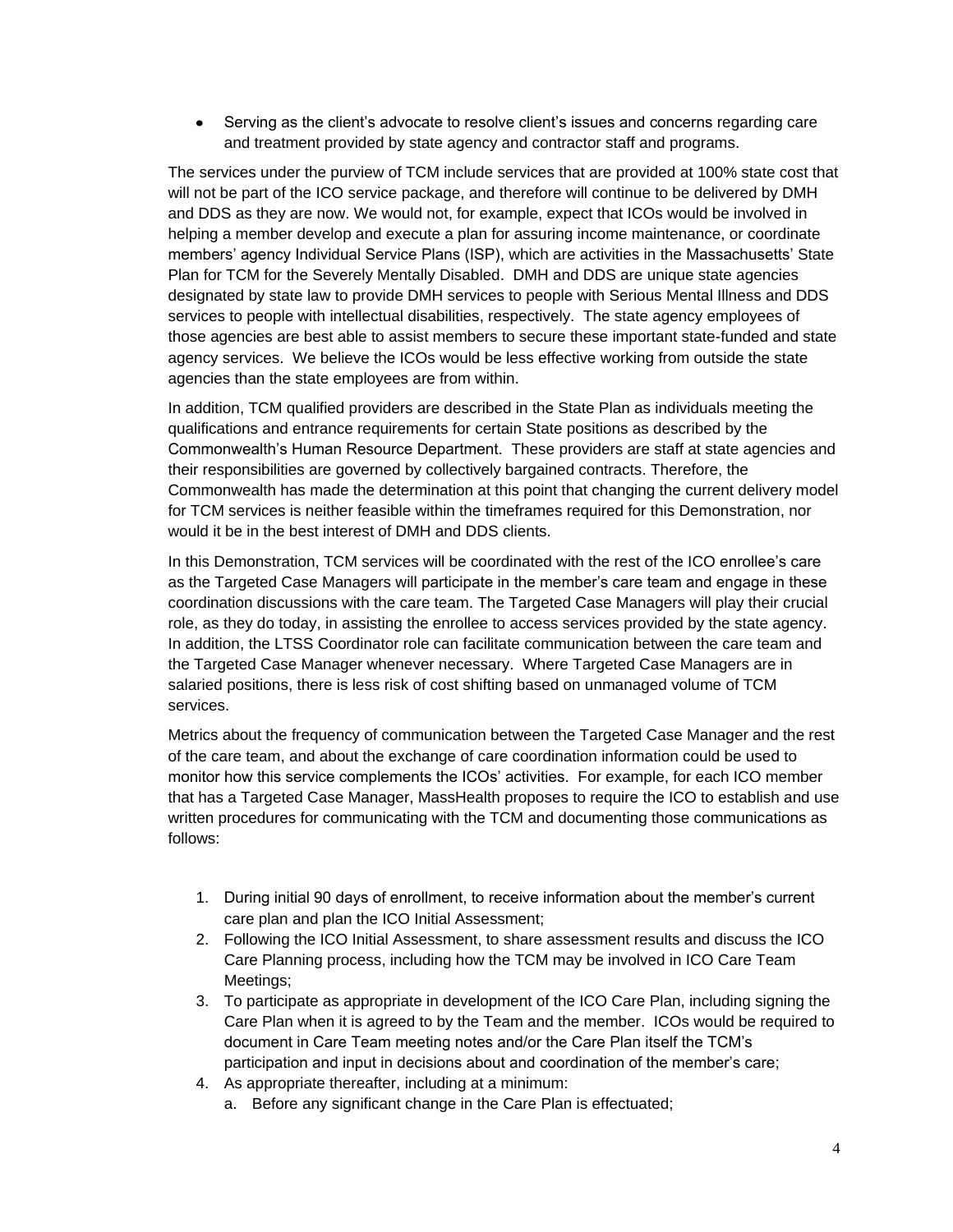- b. After any significant change in the member's health status, emergency, or inpatient admission or discharge;
- c. Not fewer than once every 6 months; and
- d. Before conducting the member's annual comprehensive reassessment;
- 5. Maintaining a record of contact information for the member's TCM.

In addition, we propose to establish similar and/or parallel requirements for Targeted Case Managers to establish and use policies for communicating with the ICOs, so as to ensure full commitment to a two-way exchange of information about the member to best care for him or her in a holistic, coordinated way.

To address any questions regarding the total number of individuals that might be performing a care or case management role for a given member (e.g. Care Coordination, Clinical Care Manager, LTSS Coordinator and Targeted Case Manager), we offer the following clarification. In cases where the ICO Care Team, with the member, determines that the services of a Clinical Care Manager would benefit the member, the Clinical Care Manager would become the point person on the Team for both intensive clinical monitoring *and* care coordination. Therefore, the Care Coordinator role is not additionally required. The Independent LTSS Coordinator and TCM are separate and distinct. These 3 roles are each clearly defined, unique and important:

- 1. Care Coordinator (or Clinical Care Manager as appropriate): Provides care coordination for medical and behavioral health services, including ensuring appropriate referrals and timely two-way transmission of pertinent member information, and maintaining member's Care Plan. If Clinical Care Manager, additionally monitors the member's complex clinical status and needs, and provides self-management education.
- 2. Independent LTSS Coordinator: As a contractor to the ICO from a community-based organization, provides expertise to the Care Team to help identify the member's LTSS needs, connect the member to services, and support integration of services provided by the TCM (if needed)
- 3. Targeted Case Manager: As described above, provides case management services that assist eligible individuals to gain access to needed medical, social, educational, and other services, and particular services provided by the state agency.

It is important to note that not all these roles may be relevant for any individual based on his or her needs. Only approximately 8,050 members out of our target population of 111,000 will have a Targeted Case Manager (CY 2010 data). Ultimately, it will be up to the member to decide who participates in his or her care planning.

Finally, we stress that individuals using TCM services are critical to have in the Demonstration, as they will newly be able to access important integrated diversionary behavioral health benefits that are not available in the FFS system.

#### Response on Rehab Option

Rehab Option services are provided through DMH contractors to clients of DMH to assist members to relearn and regain skills they may have lost. Individuals may be eligible to receive services from the Department of Mental Health (DMH) if they have a serious and long term mental illness that has resulted in functional impairment that substantially interferes with or limits one or more major life activities. Serious and long term mental illness is a disorder of thought, mood, perception, orientation, or memory that grossly impairs judgment, behavior, capacity to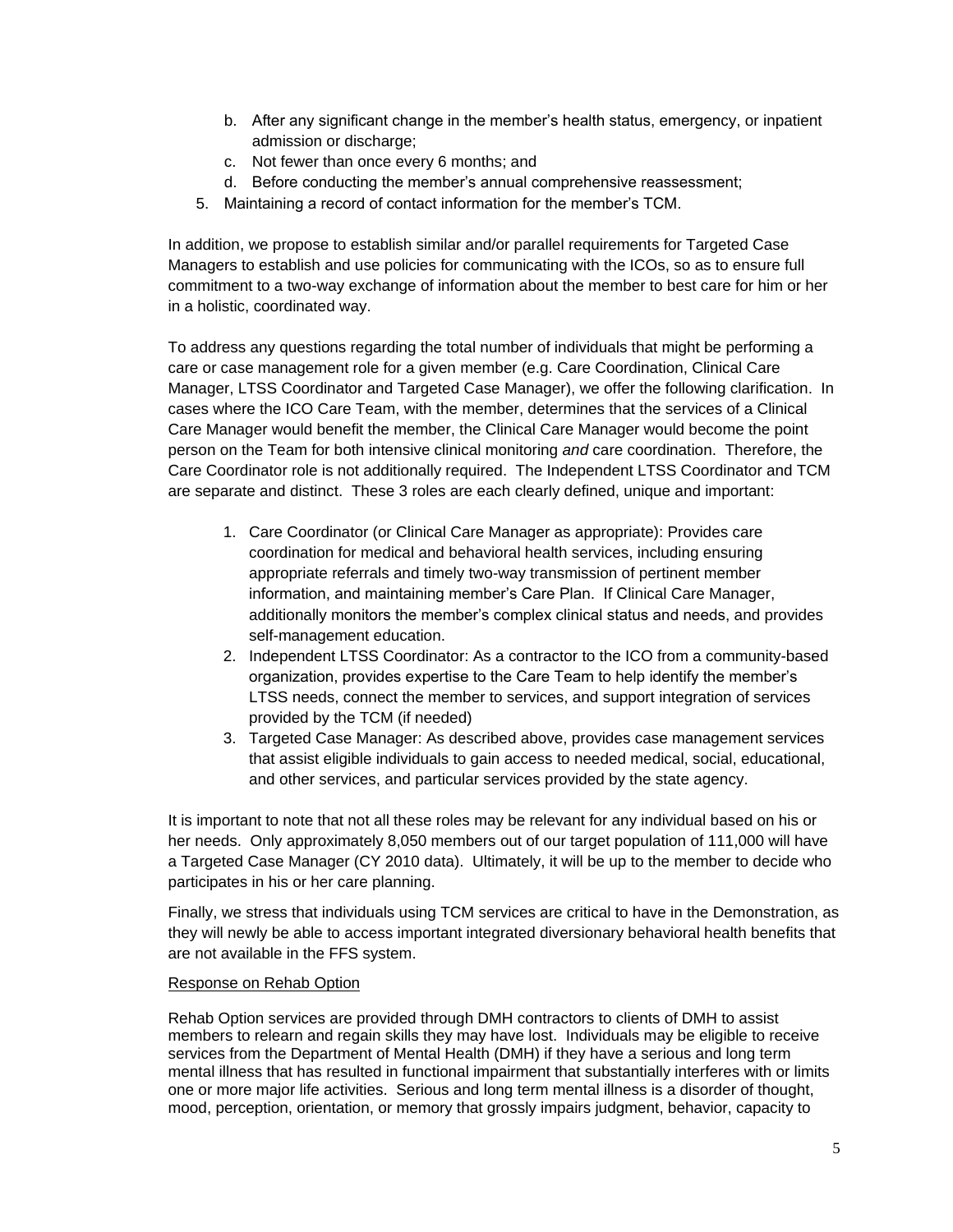recognize reality, and that results in an inability to meet the ordinary demands of life. Currently DMH purchases services reimbursable under the State Plan for Rehab Option with other non-Medicaid DMH services in a bundle through the Community Based Flexible Supports (CBFS) program.

| <b>CY 2009</b>                               | Spending (\$M)<br><b>CY 2009</b> | # of Users<br><b>CY 2009</b> |
|----------------------------------------------|----------------------------------|------------------------------|
| DMH clients using Rehab Option (without TCM) | \$27.8                           | 2.372                        |
| DMH clients using Rehab Option and TCM       | \$37.5                           | 2,565                        |
| Total                                        | \$65.3                           | 4.937                        |

Individuals who use the Rehab Option service are most important to have in the Demonstration. Like the TCM population above, they will newly be able to access important integrated diversionary behavioral health benefits that are not available in the FFS system, but would bring considerable benefits to this population.

Requirements for communication protocols could be incorporated into the CBFS providers' contracts, and we could monitor for cost-shifting by reviewing utilization and access of Rehab Option services, diversionary behavioral health services, and inpatient psychiatric hospital admissions and stays. As the CBFS program is purchased using a bundled rate, there is no FFS incentive to generate volume for additional reimbursement.

*Please provide additional information about the rationale for excluding beneficiaries residing in ICF/MRs, and how ICO incentives would promote community alternatives to institutional* placement (i.e. if an ICO has responsibility for the beneficiary in the community, but would not if *s/he were to move to an ICF/MR).*

# Response

In Massachusetts, all 6 remaining ICF/MRs are Commonwealth owned and operated. DDS has been making significant strides in transitioning many ICF/MR residents to community placements, and no longer makes new placements in ICF/MR facilities. Four of the 6 facilities are taking steps to close in the next several years. If an individual with ID did require a facility stay, today they would most likely be placed in a nursing facility, but they would not be placed in an ICF/MR. In this case, the ICO has many LTSS, such as Day Habilitation, Personal Care Attendant Services, and Adult Foster Care, at its disposal to support individuals to remain independently living in the community.

*Please clarify the intent and scope of the Commonwealth's proposal to provide housing support services. What services would be included?*

# Response

The Housing First model is an approach that our managed behavioral health contractor pursued and helped to develop for chronically homeless individuals for whom state data indicates have exceptionally high acute spending. By leveraging housing supports in a permanent environment, we believe that costs for this group could be substantially decreased. Models using the Housing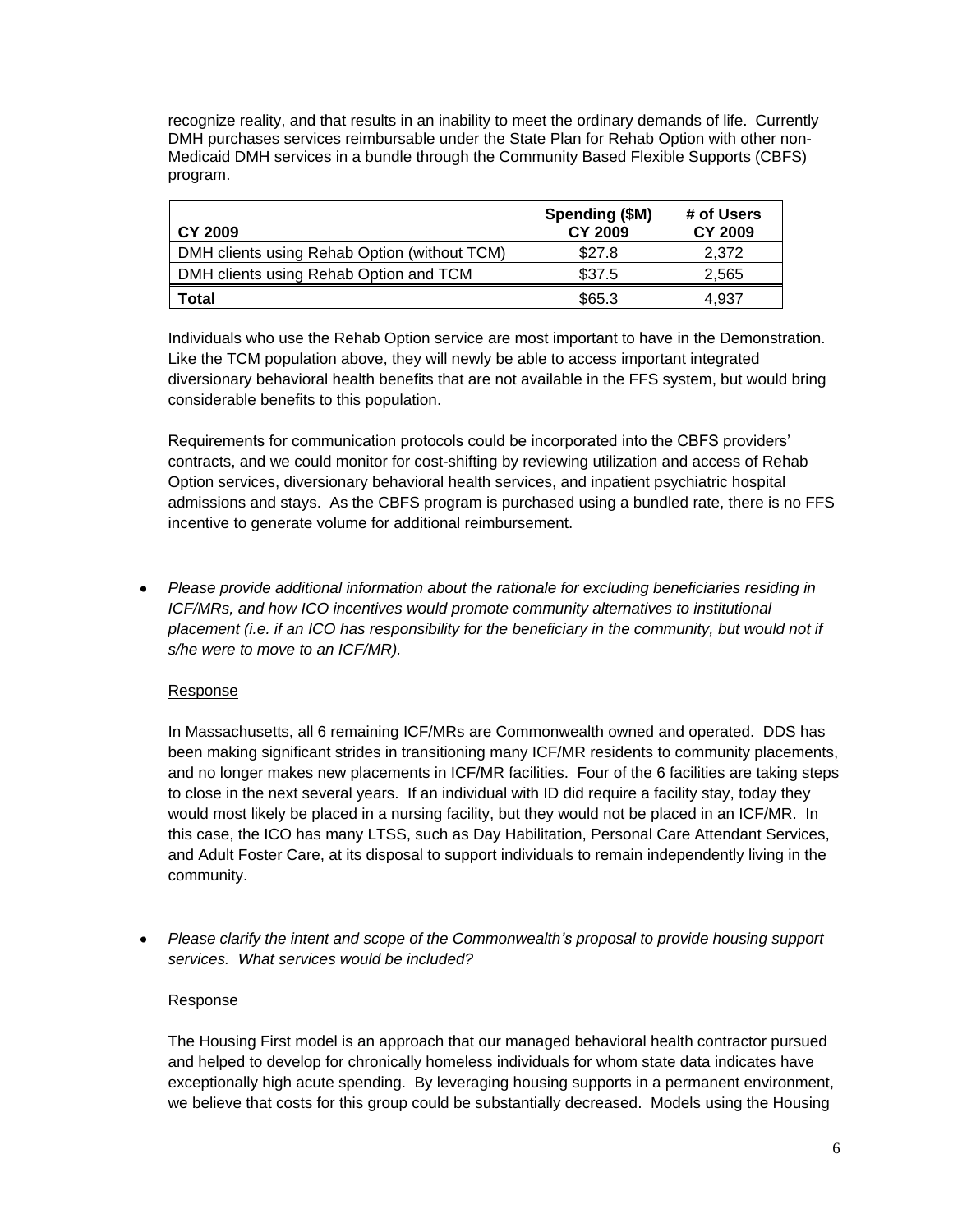First philosophy first get the member into stabilized housing, and then focus on addressing the issues that led to homelessness (substance abuse, mental illness, etc.). The Housing First model has been found to be highly cost-effective (initially saving \$9,610 per person per year), as they have more success in addressing a person's medical and health needs once they are in a safe and stable home environment. Health care and supports can become more regular and replace emergency room care. This is an example of a strategic partnership that an ICO could leverage when it is cost-effective, but the model would not be an entitlement under the ICOs' contract.

If members obtain permanent housing, they are more likely to follow established clinical practices for their chronic behavioral health and medical conditions and reduce the use of emergency rooms and unnecessary hospitalizations. The activities of locating, obtaining, and subsidizing housing would not be paid for from the ICO's capitation payment. The ICO would only provide the connection and the treatment and supportive services necessary to address the underlying issues that led to the individual being homeless. The ICO, through member care plans, will support the specific needs of chronically homeless individuals by stabilizing them with regard to their behavioral health and chronic disease needs, and their needs for intense community support.

*Please provide additional detail explaining the rationale for not providing certain supplemental services (described in proposal Table C of Appendix C) to demonstration enrollees who are also enrolled in HCBS waivers.* 

# Response

Four of the services in this category – Day Services, Home Care Services, Respite Care Services, and Home Modifications – are available in many of Massachusetts' Home and Community Based Services (HCBS) Waivers. Massachusetts has decided to exclude HCBS waiver participants from participation in the demonstration, at least initially. The ICOs will use their global payments to provide these services as indicated in member care plans to all participating demonstration populations.

*CMS understands that Massachusetts plans to submit legislation that describes the proposed duals demonstration and its relationship with CMS. Please provide additional information on whether there is any foreseeable risk that the Commonwealth legislation will not be passed. Please describe the expected impact of this legislation on the ability of the proposed demonstration to move forward (e.g. can the demonstration proceed if the legislation is not passed?). Does the Commonwealth expect to need any regulatory changes? If so, what is the anticipated timeframe of those changes?*

# Response

Legislation establishing the Duals Demonstration and giving EOHHS authority to certify non-DOI plans and their solvency to CMS was passed by both houses and signed by the Governor in June 2012.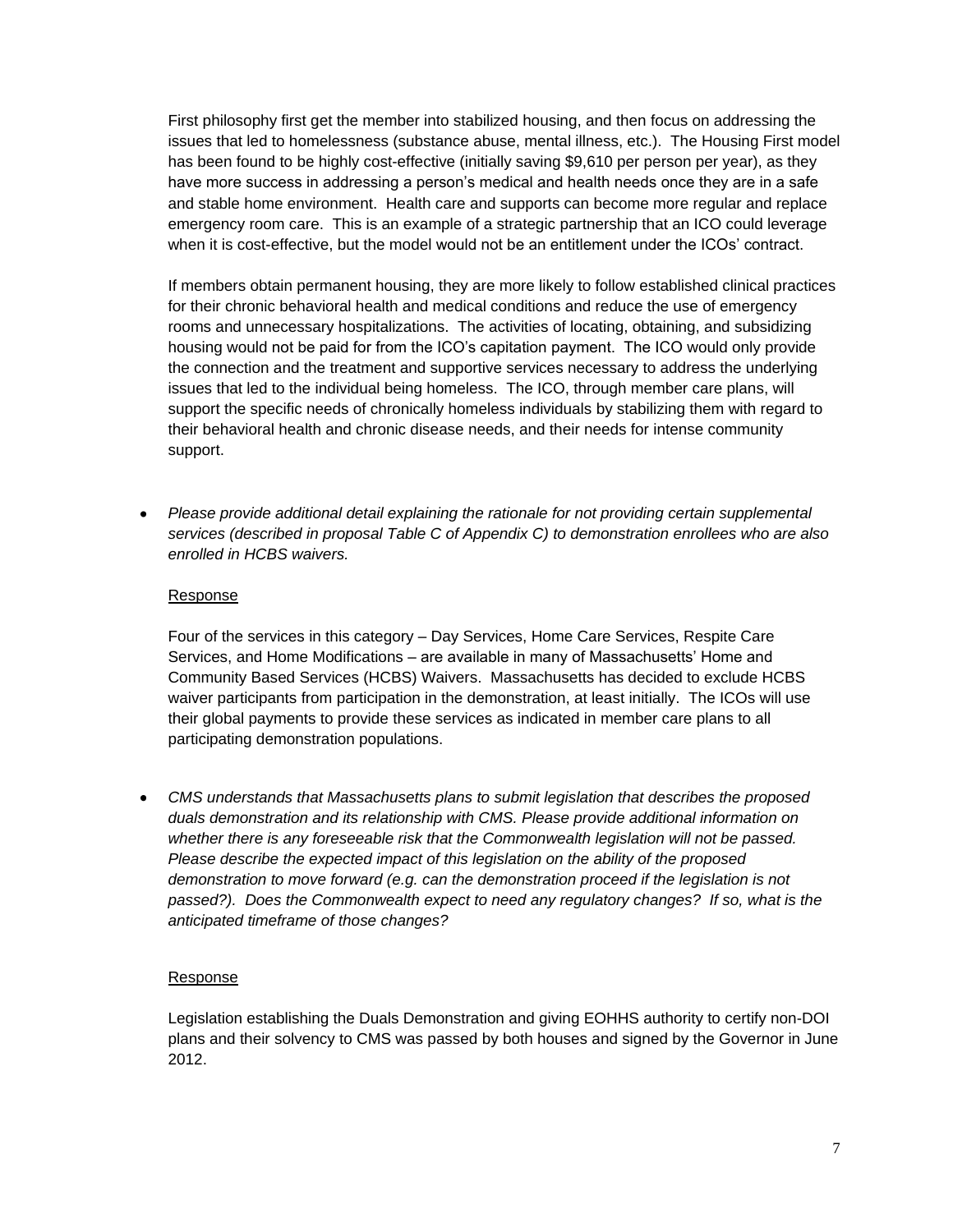Massachusetts has begun work to draft regulations for the Duals Demonstration. Regulatory changes can be completed and implemented within 6 months, and often in less time.

*Please provide an update on the expenditure authority that the Massachusetts proposal anticipated would be needed for the demonstration.*

#### Response

Massachusetts and CMS have determined that expenditure authority is not needed, as the Memorandum of Understanding and three-way contracts will provide the authority to require ICOs to provide the proposed set of benefits. And CMS has determined that, as structured through the MOU, no additional expenditure authority is needed for these services.

*Please provide written confirmation that the Commonwealth will provide to CMS any required*   $\bullet$ *beneficiary-level expenditure data and covered benefits for most recently available three years, including available encounter data in capitated models.*

### Response

Yes, the Commonwealth will provide to CMS any required beneficiary-level expenditure data and covered benefits for most recently available three years, including available encounter data in capitated models. Since the time of the proposal submission, Massachusetts now has access to linked Medicare and Medicaid data through CY 2010.

*Please provide written confirmation that the Commonwealth will provide to CMS a description of any changes to the State Plan that would affect Medicare-Medicaid enrollees during this three year period (e.g., payment rate changes, benefit design, addition or expiration of waivers, etc.).*

# Response

Yes, the Commonwealth will provide to CMS a description of any changes to the State Plan that would affect Medicare-Medicaid enrollees during this three year period (e.g., payment rate changes, benefit design, addition or expiration of waivers, etc.).

*Please provide written confirmation that the Commonwealth will provide to CMS data on State supplemental payments to providers (e.g., DSH, UPL) during the three year period.*

# Response

Yes, the Commonwealth will provide to CMS data on State supplemental payments to providers (e.g., DSH, UPL) during the three year period.